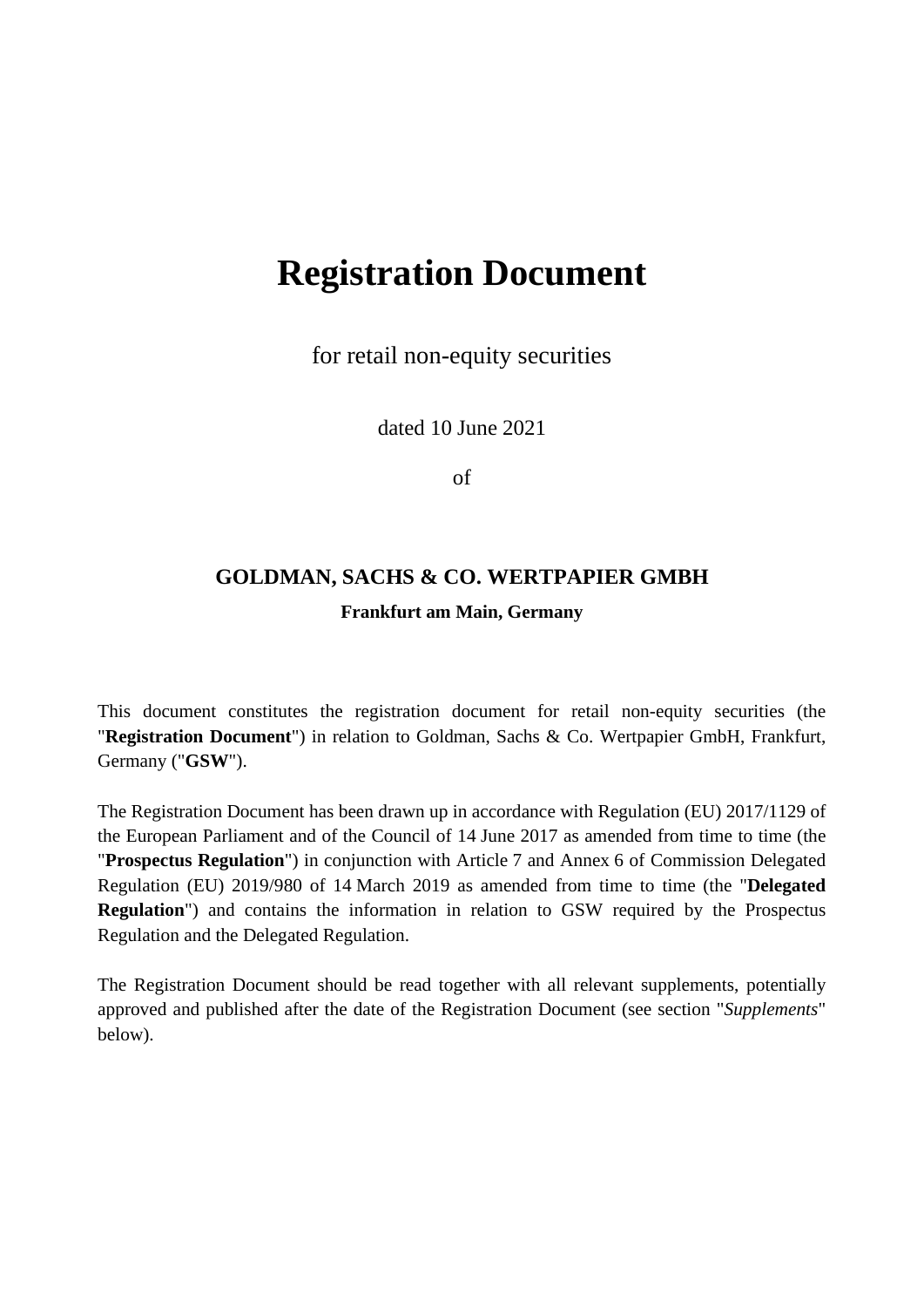# **TABLE OF CONTENTS**

| A.             |                                                                 |                                                                                                   |  |  |  |
|----------------|-----------------------------------------------------------------|---------------------------------------------------------------------------------------------------|--|--|--|
|                | I.                                                              |                                                                                                   |  |  |  |
|                |                                                                 | Risks relating to the creditworthiness of GSW due to the nature of GSW as an<br>1.                |  |  |  |
|                |                                                                 |                                                                                                   |  |  |  |
|                |                                                                 | Risks relating to the creditworthiness of GSW due to the dependency of GSW on<br>2.               |  |  |  |
|                |                                                                 |                                                                                                   |  |  |  |
|                |                                                                 | Risks relating to the creditworthiness of GSW as a subsidiary of GSG 4<br>3.                      |  |  |  |
|                |                                                                 | 4.                                                                                                |  |  |  |
|                |                                                                 | 5.                                                                                                |  |  |  |
|                | $\Pi$ .                                                         |                                                                                                   |  |  |  |
|                | III.                                                            |                                                                                                   |  |  |  |
| <b>B.</b>      |                                                                 |                                                                                                   |  |  |  |
|                | THE REGISTRATION DOCUMENT AS A PART OF A BASE PROSPECTUS 6<br>L |                                                                                                   |  |  |  |
|                | II.                                                             |                                                                                                   |  |  |  |
|                | III.                                                            |                                                                                                   |  |  |  |
|                | IV.                                                             |                                                                                                   |  |  |  |
|                | V.                                                              |                                                                                                   |  |  |  |
| $\mathbf{C}$ . |                                                                 | INFORMATION ABOUT GOLDMAN, SACHS & CO. WERTPAPIER GMBH 8                                          |  |  |  |
|                | I.                                                              |                                                                                                   |  |  |  |
|                | II.                                                             |                                                                                                   |  |  |  |
|                | III.                                                            |                                                                                                   |  |  |  |
|                | IV.                                                             |                                                                                                   |  |  |  |
|                | V.                                                              |                                                                                                   |  |  |  |
|                | VI.                                                             |                                                                                                   |  |  |  |
|                |                                                                 | VII. FINANCIAL INFORMATION CONCERNING GSW'S ASSETS AND                                            |  |  |  |
|                |                                                                 | LIABILITIES, FINANCIAL POSITION AND PROFIT AND LOSSES  11                                         |  |  |  |
|                |                                                                 | Historical financial information for the financial year 2020 (German Commercial<br>$\mathbf{1}$ . |  |  |  |
|                |                                                                 |                                                                                                   |  |  |  |
|                |                                                                 | Historical financial information for the financial year 2019 (German Commercial<br>2.             |  |  |  |
|                |                                                                 |                                                                                                   |  |  |  |
|                |                                                                 | 3.                                                                                                |  |  |  |
|                |                                                                 | 4.                                                                                                |  |  |  |
|                |                                                                 | 5.                                                                                                |  |  |  |
|                |                                                                 | Statements in relation to prospects, financial performance or financial position12<br>6.          |  |  |  |
|                |                                                                 |                                                                                                   |  |  |  |
|                |                                                                 | 1.                                                                                                |  |  |  |
|                |                                                                 | 2.                                                                                                |  |  |  |
|                | $IX_{-}$                                                        |                                                                                                   |  |  |  |
|                | X.                                                              |                                                                                                   |  |  |  |
|                |                                                                 | 1.                                                                                                |  |  |  |
|                |                                                                 | 2.                                                                                                |  |  |  |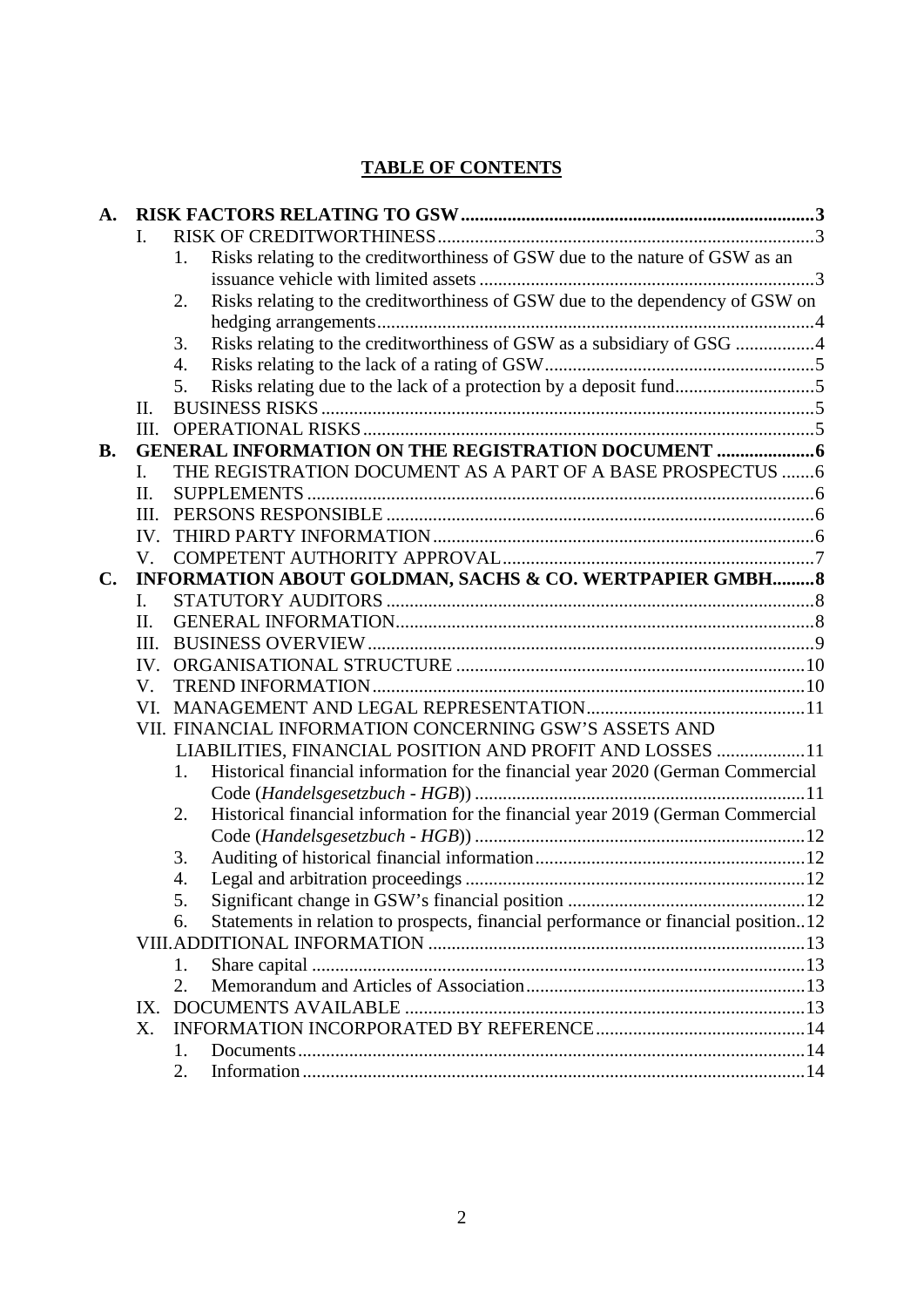#### <span id="page-2-0"></span>**A. RISK FACTORS RELATING TO GSW**

*The risk factors listed below are divided into categories. Sections A.I. (Risk of Creditworthiness), A.II. (Business Risks) and A.III. (Operational Risks) each form such a category. If more than one risk factor is included in a category, the most material risk factors shall be mentioned first. The materiality of the risk factors is based on the probability of their occurrence and the expected extent of their negative effects.* 

*Only those risk factors are presented below which are specific to GSW and, in the opinion of GSW, material for taking an informed investment decision. In addition, investors should carefully read and consider the risk factors described in the securities note for the relevant securities which, in the opinion of GSW, are specific and material to such securities. In addition, they should note and consider all other information contained in the Registration Document, the relevant securities note or the relevant (base) prospectus and, if applicable, the relevant final terms and all relevant supplements and, if applicable, all information incorporated by reference in the relevant (base) prospectus or a relevant supplement. Potential investors should also bear in mind that all the risks described may interact and thereby reinforce each other. If any of the risks described in the following materialize, investors could lose some or all of their investment.* 

#### <span id="page-2-1"></span>**I. RISK OF CREDITWORTHINESS**

Investors should take the creditworthiness of GSW (as well as the creditworthiness of The Goldman Sachs Group, Inc. ("**GSG**") or any other Goldman Sachs entity acting as guarantor of securities issued by GSW) into account in their investment decisions. Risk of creditworthiness means the risk of insolvency or illiquidity of GSW, i.e. a potential, temporary or final inability to fulfill its interest and repayment obligations on time. In case of GSW, in this category the subsequent risks can be distinguished. The risks are classified according to their materiality. The most material risks are mentioned first.

#### <span id="page-2-2"></span>**1. Risks relating to the creditworthiness of GSW due to the nature of GSW as an issuance vehicle with limited assets**

GSW was established only for the purpose of issuing fungible securities and does not carry out any further operating business activity besides that the issued share capital of GSW amounts to EUR 51,129.19 (DM 100,000.00) only. Investors are therefore exposed to a significantly greater credit risk by purchasing the securities compared to an issuer equipped with significantly more capital.

In case insolvency proceedings are opened against GSW, investors can only assert their claims in accordance with the provisions of the German Insolvency Code. investors then receive an amount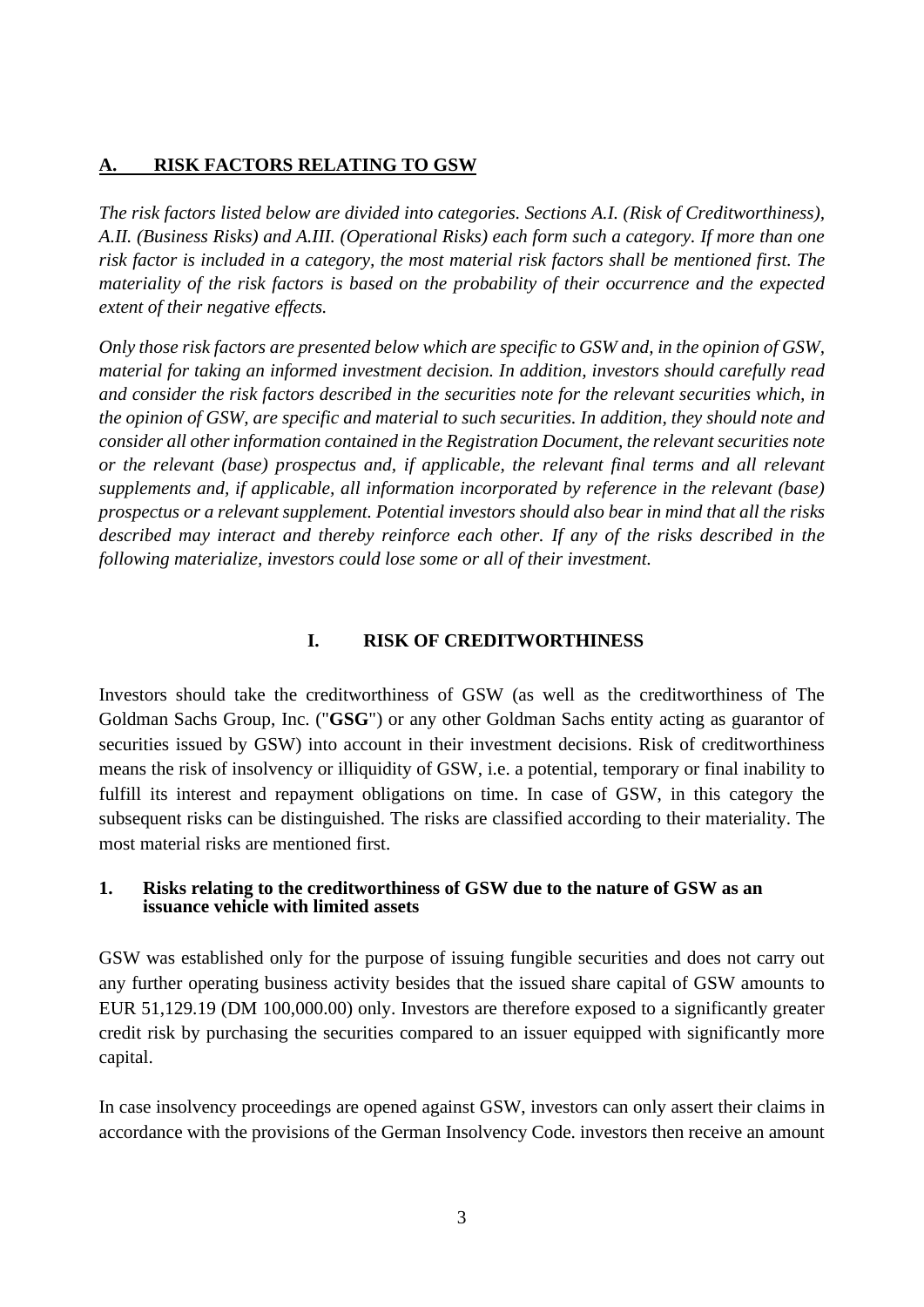of money based on the level of the so-called insolvency rate. This amount of money will regularly not come close to the amount of capital paid by the investor to purchase the securities.

In an extreme case, i.e. in the case of an insolvency of GSW, an investment in a security issued by GSW may mean the complete loss of the invested amount (**risk of total loss**), if the risk cannot be absorbed by a guarantee issued in favor of the investors.

# <span id="page-3-0"></span>**2. Risks relating to the creditworthiness of GSW due to the dependency of GSW on hedging arrangements**

To hedge its claims arising from the issued securities, GSW enters into hedging transactions with Goldman Sachs International ("**GSI**") and potentially going forward with other Goldman Sachs entities. In connection therewith, GSW is exposed to the risk of default of the parties with whom GSW concludes hedging transactions, i.e. GSW is exposed to the insolvency risk of the hedging counterparties. Since GSW enters into such hedging transactions primarily with Goldman Sachs entities, GSW is exposed to a so-called cluster risk compared to other issuers with a more widely spread selection of contracting partners. Therefore, an illiquidity or insolvency of companies affiliated with GSW may directly result in an insolvency of GSW.

# <span id="page-3-1"></span>**3. Risks relating to the creditworthiness of GSW as a subsidiary of GSG**

As regards the risk of creditworthiness, investors should note that an insolvency of GSW may occur despite of the fact that GSW is a subsidiary of GSG. A potential failure of GSG or a company affiliated with GSG and measures taken in accordance with the U.S. Resolution Regimes may also affect GSW. Under current law, GSW, as a non-U.S. entity, is not itself eligible to be placed into proceedings under the U.S. Special Resolution Regimes. However, GSG's resolution under the U.S. Resolution Regimes could have an impact on GSW as a direct subsidiary of GSG. The strategy described in the resolution plan of GSG is a variant of the single point of entry resolution strategy according to which subsidiaries would be recapitalized and be provided liquidity by the parent company in order to enable subsidiaries to continue to operate their business. Losses at the subsidiary level would be transferred to the parent company in order to avoid the resolution of the subsidiary. However, going forward the strategy may change. In this case, GSG`s resolution may affect GSW as its subsidiary and measures under the U.S. Special Resolution Regime may become directly applicable to GSW.

It is to be further noted that except for the guarantee of GSG or another Goldman Sachs entity no further credit enhancement is provided. As a consequence, in case the hedging arrangements prove to be insufficient to satisfy the claims of all holders and the guarantor fails to satisfy the liabilities arising from the guarantee, investors may lose parts of their investment or their entire investment (**risk of total loss**).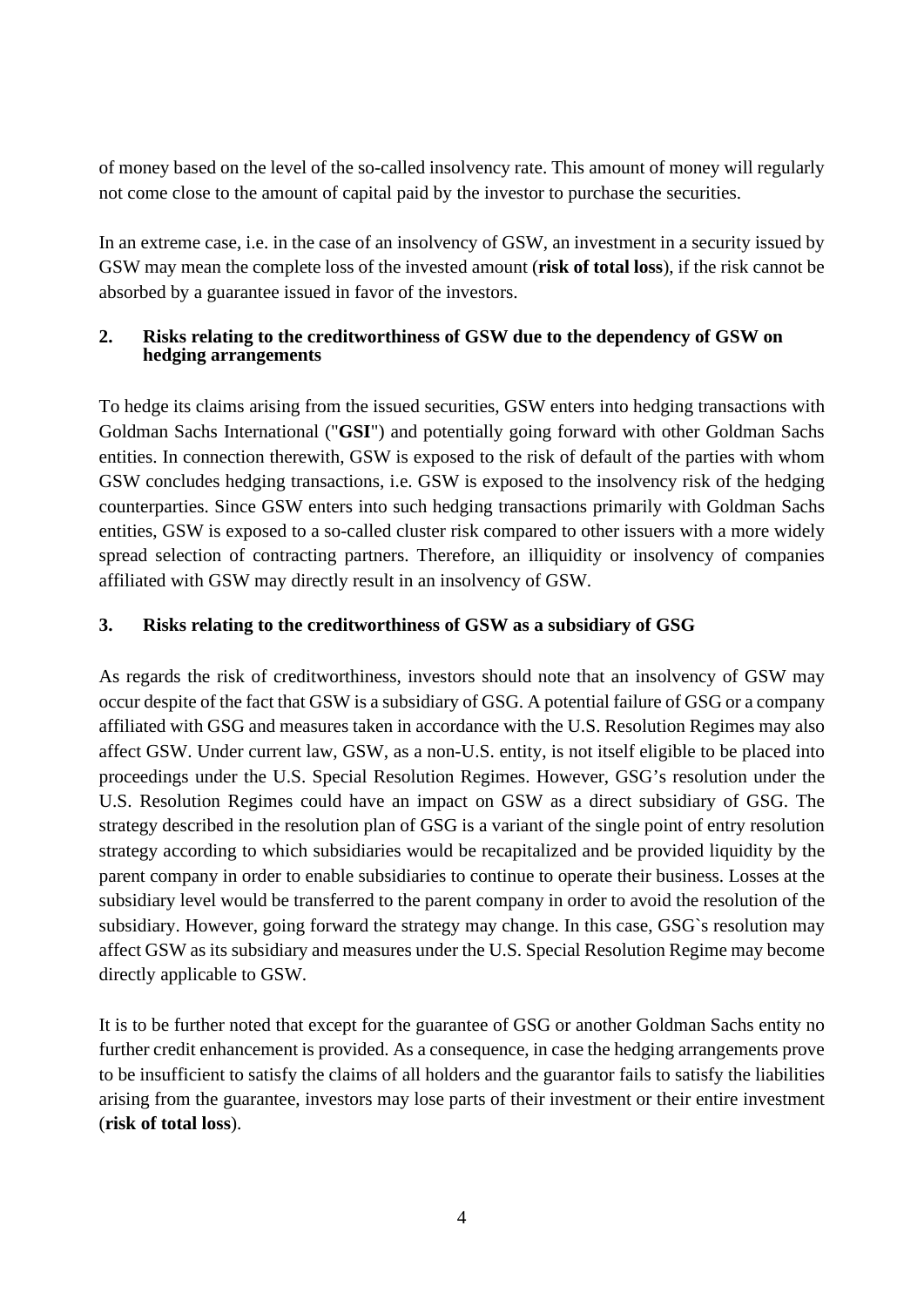#### <span id="page-4-0"></span>**4. Risks relating to the lack of a rating of GSW**

Investors should furthermore note that a rating is only available in relation to the respective guarantor and not in relation to GSW. As a consequence, investors cannot compare the creditworthiness of GSW with other issuers since there is no rating of the Issuer by renowned rating agencies such as Moody's or Standard and Poor's. Due to the lack of a rating, there is an increased uncertainty in relation to the creditworthiness of GSW.

#### <span id="page-4-1"></span>**5. Risks relating due to the lack of a protection by a deposit fund**

In respect of GSW's creditworthiness, investors should also note that GSW is not connected to a deposit protection fund or similar safety system, which would cover all or part of the claims of holders of securities in the case of an insolvency of GSW. As a consequence, in case of insolvency of GSW there is no system or mechanism which would protect investors against losses of the capital invested.

#### <span id="page-4-2"></span>**II. BUSINESS RISKS**

GSW's primary activity is the issuance of securities. The activity of GSW and its annual issuance volume is affected both by positive and by negative developments in the markets where it carries out its business activity and, therefore, the activity of GSW, by its nature, does not produce predictable earnings. The general market development of securities depends particularly on the development of the capital markets, which is in turn affected by the general situation of the world economy as well as the economic and political conditions in the respective countries (so-called market risk). A difficult general economic situation may lead to a lower issuance volume and negatively affect GSW's earnings situation, because e.g. it earns less fee revenues due to lower transaction volumes.

#### <span id="page-4-3"></span>**III. OPERATIONAL RISKS**

GSW conducts a significant proportion of its operations through other consolidated subsidiaries of GSG, most notably GSI and Goldman Sachs Bank Europe SE ("**GSBE**"). In this respect, finance and operations functions are performed through employees of GSBE. As GSW has no information technology systems of its own, it uses the systems and standard software of its affiliates. A breach in the IT systems of GSI or GSBE, or an operational failure of an affiliate company that provides financial or operational support to GSW, could result in financial losses to GSW and have a material adverse impact on the financial position of GSW.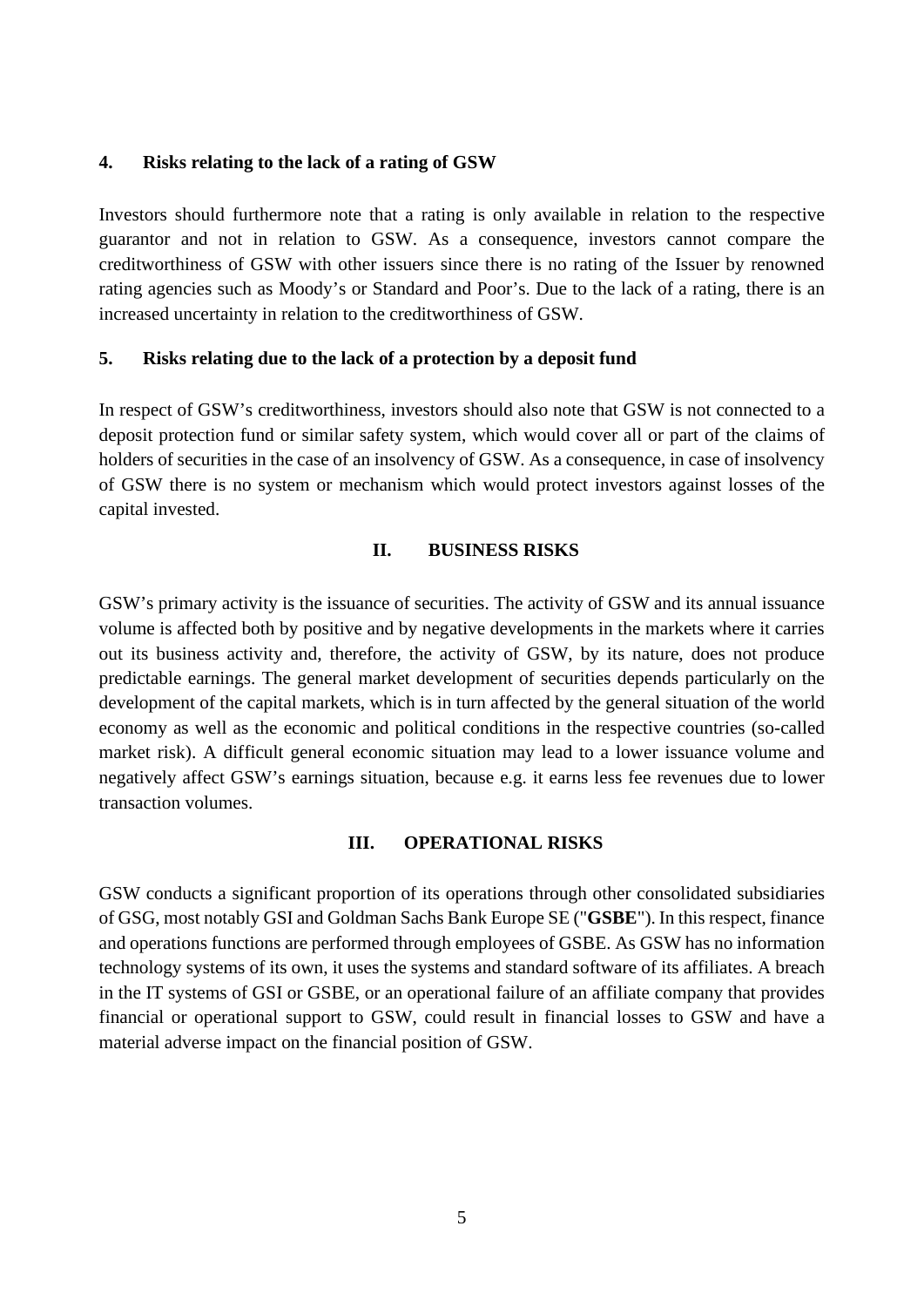#### <span id="page-5-0"></span>**B. GENERAL INFORMATION ON THE REGISTRATION DOCUMENT**

#### <span id="page-5-1"></span>**I. THE REGISTRATION DOCUMENT AS A PART OF A BASE PROSPECTUS**

Within the meaning of Article 8 paragraph 6 sentence 1 of the Prospectus Regulation the Registration Document will either form a constituent part of a base prospectus consisting of separate documents or the Registration Document will be incorporated by reference into a base prospectus drawn up as s single document.

The Registration Document and/or the other separate documents of the base prospectus are available on the website www.gs.de under the sections "About us", "GS Products", "Base Prospectus" and/or "Registration Documents".

#### <span id="page-5-2"></span>**II. SUPPLEMENTS**

The information in the Registration Document is supplemented, corrected or clarified ("**updated**") by way of future supplements under the conditions as laid out in Article 23 of the Prospectus Regulation.

All supplements will be published on the website www.gs.de under the sections "About us", "GS Products", "Base Prospectus" and/or "Registration Documents".

A supplement to the Registration Document will be published if there is a significant new factor or a material mistake or a material inaccuracy relating to the information included in the Registration Document which may affect the assessment of the securities.

#### <span id="page-5-3"></span>**III. PERSONS RESPONSIBLE**

Goldman, Sachs & Co. Wertpapier GmbH, Frankfurt am Main, Germany, accepts responsibility for the information provided in the Registration Document. It furthermore declares that the information contained in the Registration Document is, to the best of its knowledge, in accordance with the facts and that the Registration Document makes no omission likely to affect its import.

#### <span id="page-5-4"></span>**IV. THIRD PARTY INFORMATION**

Where information has been sourced from a third party, GSW confirms that this information has been accurately reproduced and that, as far as GSW is aware and is able to ascertain from information published by that third party, no facts have been omitted which would render the reproduced information incorrect or misleading.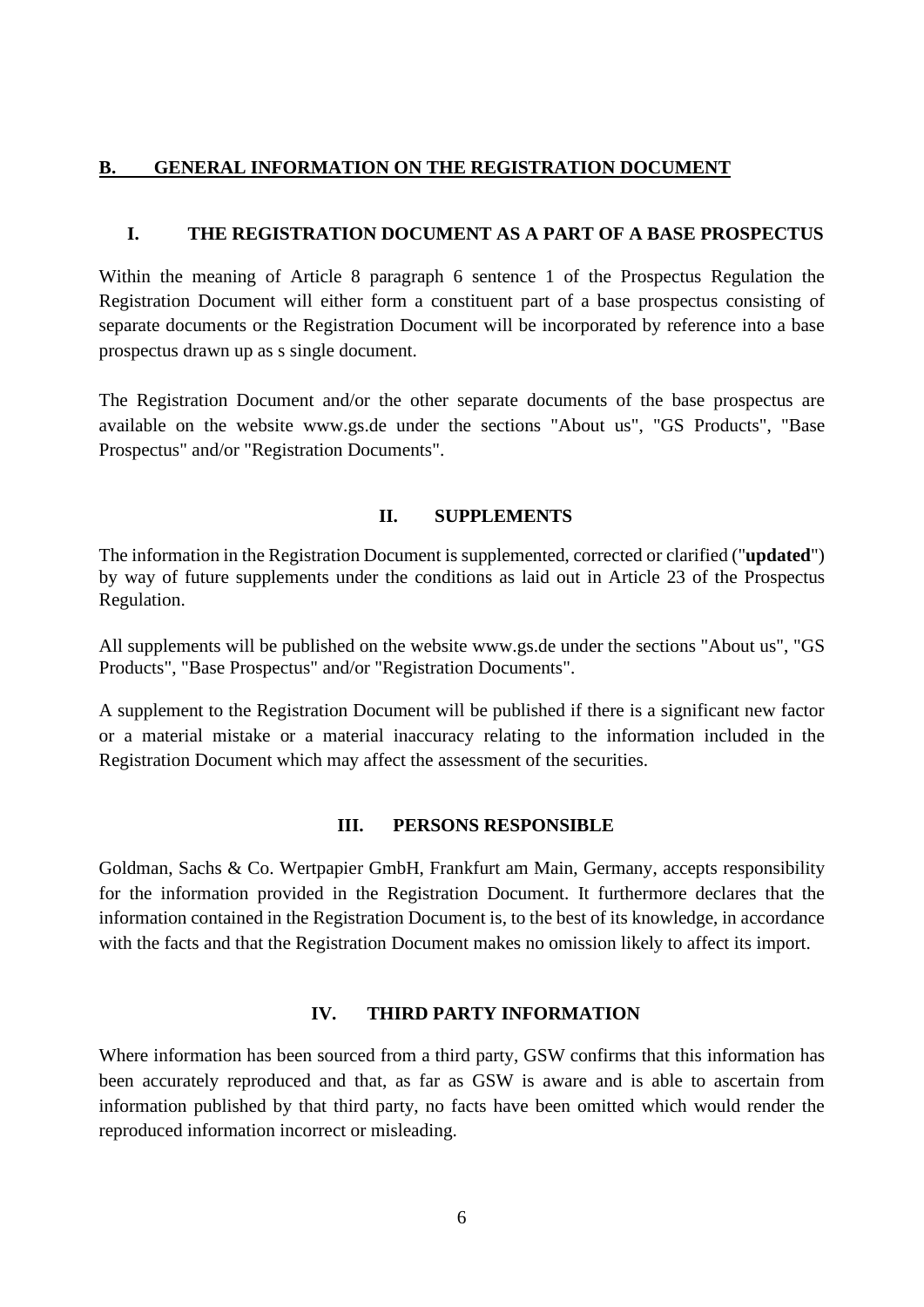# **V. COMPETENT AUTHORITY APPROVAL**

<span id="page-6-0"></span>In connection with the approval of the Registration Document the following should be noted:

- a) the Registration Document has been approved by the German Federal Supervisory Authority (*Bundesanstalt für Finanzdienstleistungsaufsicht –* "**BaFin**"), as competent authority (the "**Competent Authority**") under Regulation (EU) 2017/1129;
- b) BaFin only approves this Registration Document as meeting the standards of completeness, comprehensibility and consistency imposed by Regulation (EU) 2017/1129; and
- c) the approval should not be considered as an endorsement of GSW that is the subject of this Registration Document.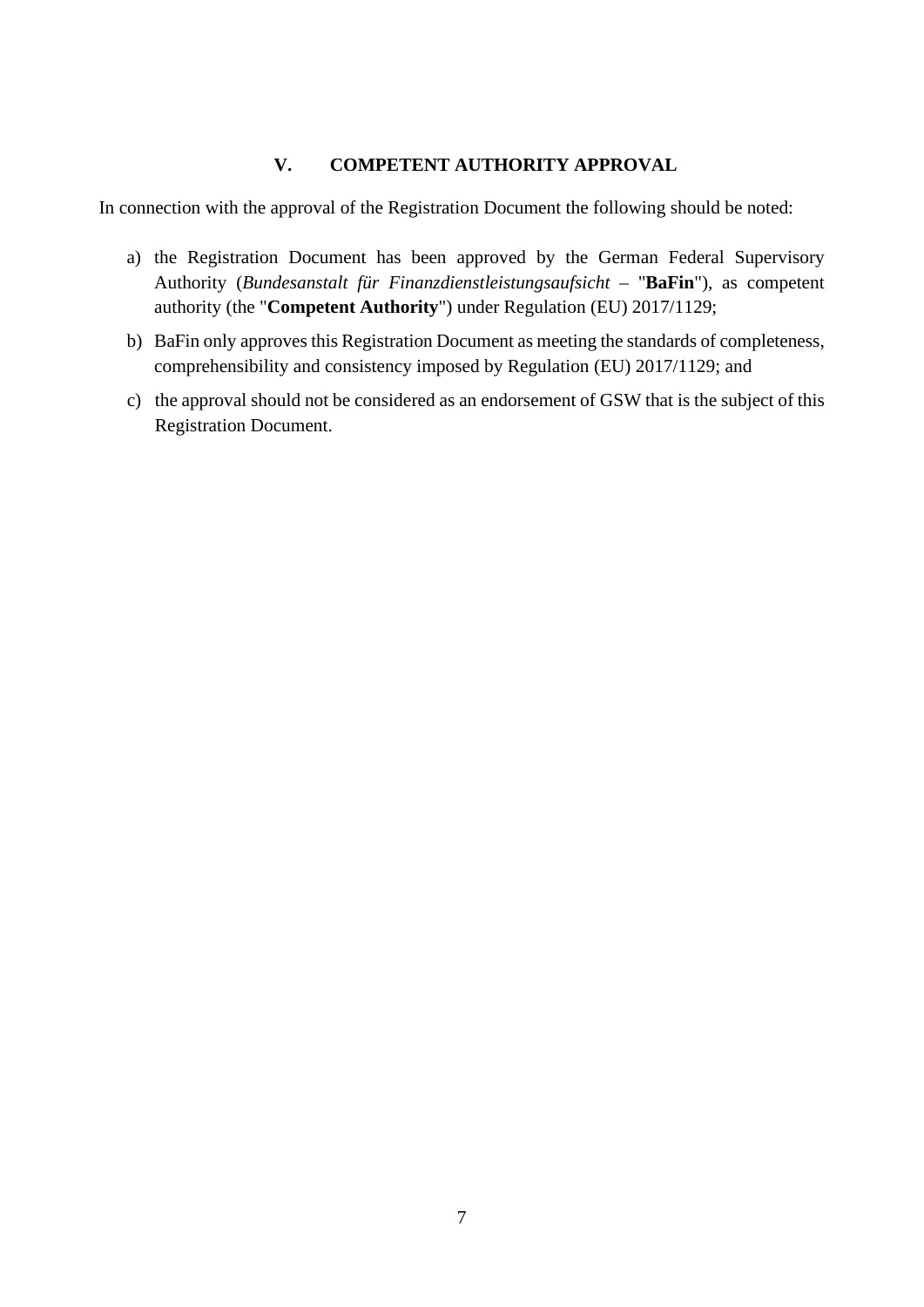#### <span id="page-7-1"></span><span id="page-7-0"></span>**C. INFORMATION ABOUT GOLDMAN, SACHS & CO. WERTPAPIER GMBH**

#### **I. STATUTORY AUDITORS**

The statutory auditor for the unconsolidated financial statements of GSW as of and for the fiscal years ended 31 December 2020 and 31 December 2019 was PricewaterhouseCoopers GmbH Wirtschaftsprüfungsgesellschaft ("**PwC GmbH**"), Friedrich-Ebert-Anlage 35 – 37, 60327 Frankfurt am Main. PwC GmbH is a member of the German Chamber of Public Accountants (*Wirtschaftsprüferkammer*), a public body (*Körperschaft des öffentlichen Rechts*), Rauchstraße 26, 10787 Berlin.

#### **II. GENERAL INFORMATION**

<span id="page-7-2"></span>GSW is acting under the legal and the commercial name "Goldman, Sachs & Co. Wertpapier GmbH" and was established by means of a notarial deed dated 6 November 1991 for an indefinite period. GSW is a company with limited liability (*Gesellschaft mit beschränkter Haftung*) incorporated under the laws of Germany. It has its seat in Frankfurt am Main and has been registered under the number HRB 34439 in the commercial register of the local court of Frankfurt am Main since 27 November 1991. GSW mainly operates under the laws of Germany. It has the following legal entity identifier (LEI): 549300CRL28LF3CSEA14.

The business address of GSW is:

Goldman, Sachs & Co. Wertpapier GmbH Marienturm Taunusanlage 9-10 60329 Frankfurt am Main Germany

GSW can be reached via telephone under +49 69 7532 1111 or via [www.gs.de](http://www.gs.de/) (whereby the information contained on such website shall not form part of the Registration Document).

There have been no recent events particular to Goldman, Sachs & Co. Wertpapier GmbH which are to a material extent relevant to the evaluation of GSW's solvency.

No credit ratings have been assigned to GSW.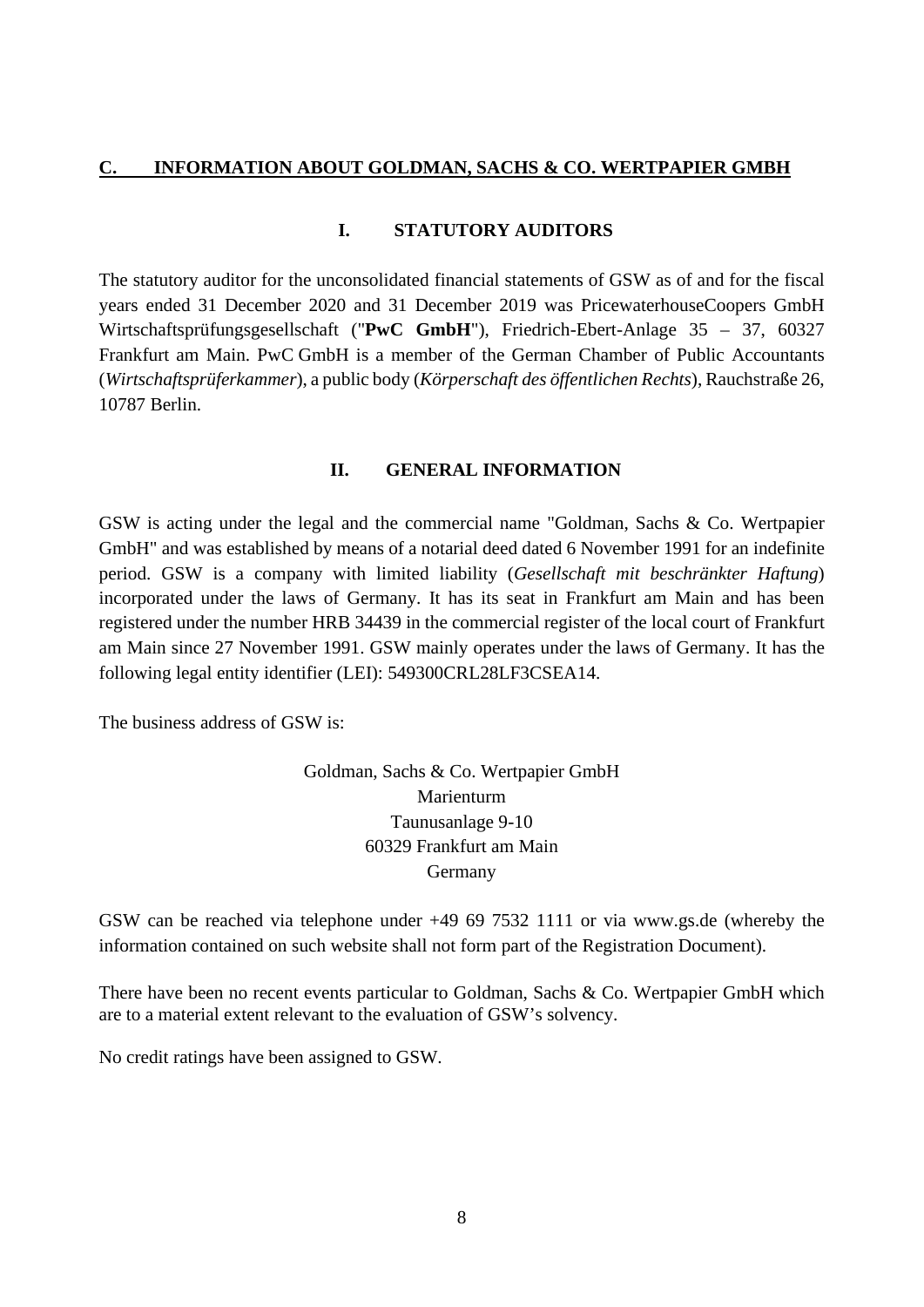#### **III. BUSINESS OVERVIEW**

<span id="page-8-0"></span>GSW has been established for the purpose of issuing securities, predominantly warrants, but also certificates and structured bonds. New issues consist of share warrants, index warrants, mini future warrants, turbo warrants, FX warrants and commodity warrants as well as discount certificates, bonus certificates and other certificates and structured bonds. The securities issued by Goldman, Sachs & Co. Wertpapier GmbH are sold to Goldman Sachs International, London. For issuances in Germany, Goldman Sachs Bank Europe SE, Frankfurt am Main acts as issuing and paying agent, and undertakes the processing of all products issued by GSW and deposited with Clearstream Banking Frankfurt. For products deposited with other clearing systems Goldman Sachs International undertakes these tasks.

GSW operates its business primarily in Germany and in the Netherlands and, to a lesser extent, in other European countries including Austria, Switzerland, Luxembourg and the United Kingdom.

The purpose of GSW is to issue fungible securities and to carry out financial transactions and auxiliary transactions for financial transactions. GSW is neither engaged in banking transactions within the meaning of Section 1 of the German Banking Act (*Kreditwesengesetz*) nor in business operations within the meaning of Section 34 c of the German Industrial Code (*Gewerbeordnung*).

During the financial year 2020, GSW issued a total of 860,865 securities (prior year: 620,028), an increase of 39 per cent. The new issues consist of share warrants, index warrants, mini future warrants, turbo warrants, FX warrants and commodity warrants as well as discount certificates, bonus certificates and other certificates and structured bonds.

GSW enters into hedging transactions with GSI and potential other affiliated companies to hedge against any market risks in relation to the securities issued by GSW. This places GSW in the position to meet its obligations in accordance with the securities issued. Liquidity is secured due to the business structure, cash at banks as well as GSWs integration in the GSG. Liquidity shortages are not expected. Additionally, GSW has the option to refinance itself at any given time through the GSG.

There has not been any material change in the borrowing and funding structure of GSW since the last financial year (31 December 2020).

GSW conducts a significant proportion of its operations through other consolidated subsidiaries of GSG, most notably GSI and GSBE. In this respect, the finance and operations functions are performed through employees of GSBE. As GSW has no information technology systems of its own, it uses the systems and standard software of its affiliates.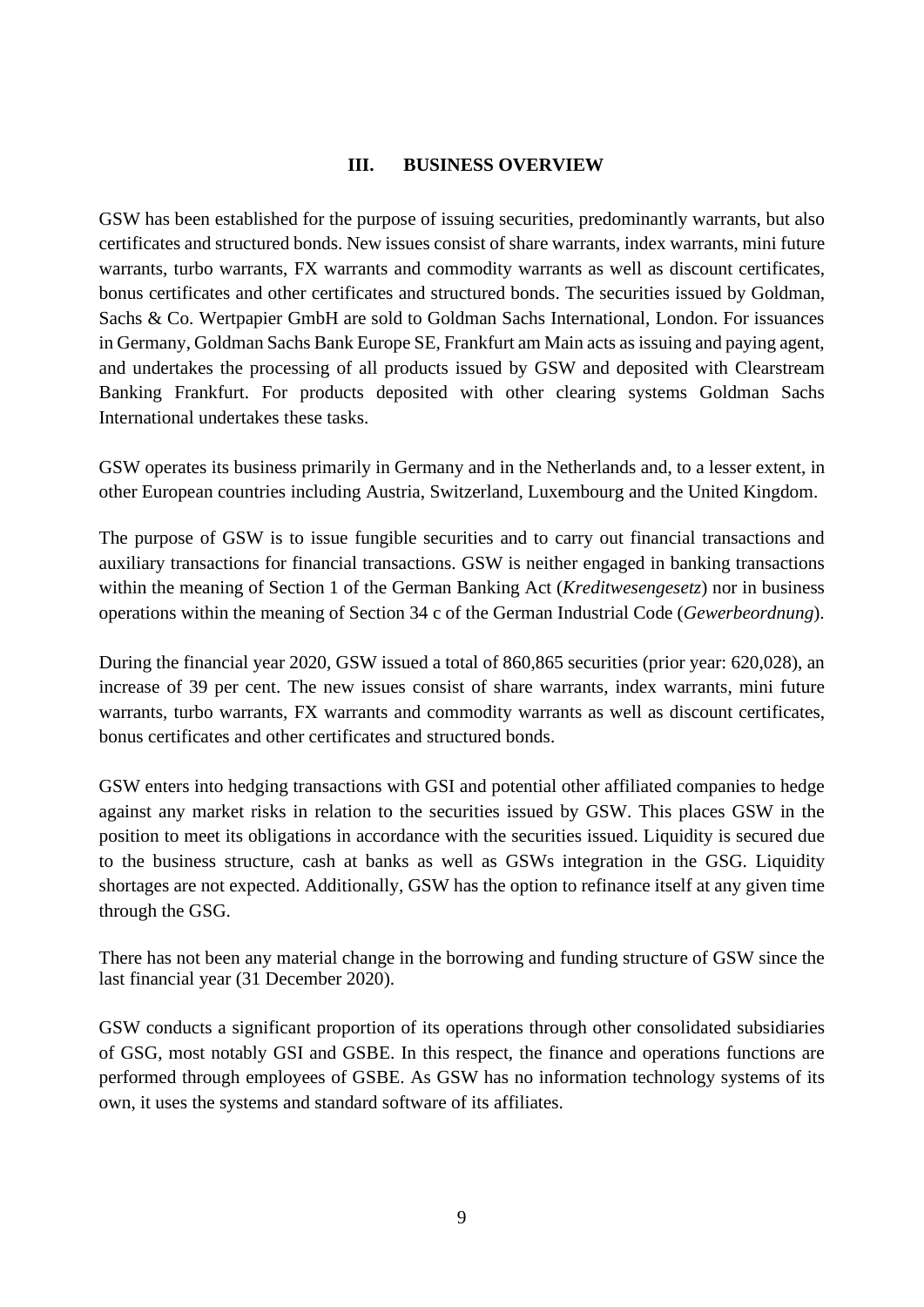#### **IV. ORGANISATIONAL STRUCTURE**

<span id="page-9-0"></span>Goldman, Sachs & Co. Wertpapier GmbH is a directly and wholly-owned subsidiary of The Goldman Sachs Group, Inc. and is dependent on the strategic and operational decisions made by GSG.

The Goldman Sachs Group, Inc. together with its affiliated companies is a globally active financial institution. Through its offices in the USA and the leading financial centres of the world The Goldman Sachs Group, Inc. is active in the financial services industry, divided into the segments (i) Investment Banking which includes advice with respect to mergers and acquisitions, divestitures, restructurings and spin-offs as well as public offerings and private placements of a wide range of securities and other financial instruments and also corporate lending, (ii) Global Markets which includes client execution activities related to making markets in credit products, interest rate products, mortgages, currencies, commodities and shares, (iii) Asset Management which includes in particular investments (directly and indirectly through funds) and loans in various asset classes as well as investments by Goldman Sachs in consolidated investment entities and (iv) Consumer & Wealth Management.

As Goldman, Sachs & Co. Wertpapier GmbH conducts a significant proportion of its operations through other consolidated subsidiaries of GSG, most notably GSI and GSBE, Goldman, Sachs & Co. Wertpapier GmbH is, as such, further dependent on the operational functioning of such group entities, e. g. GSW is integrated in GSG's global risk management for operational risks, functions of the finance and operations divisions are performed by employees of GSBE. As GSW has no information technology systems of its own, it uses the systems and standard software of its affiliates.

# **V. TREND INFORMATION**

<span id="page-9-1"></span>Since the date of its last audited financial statements (31 December 2020), there has been no material adverse change in the prospects of GSW.

Since the end of the last financial period for which financial information has been published (31 December 2020), there has been no significant change in the financial performance of GSW.

Management is targeting a moderate increase in the issuance activity. This is due to increased client demand for warrants and structured products, particularly in the German market, as well as additional distribution channels. Furthermore, it is expected that in a volatile market there will be a multitude of follow-up issuances in the area of turbo warrants, mini-futures and bonus certificates. Previously implemented enhancements to the issuance process allow the issuance of new warrants and certificates to be almost fully automated.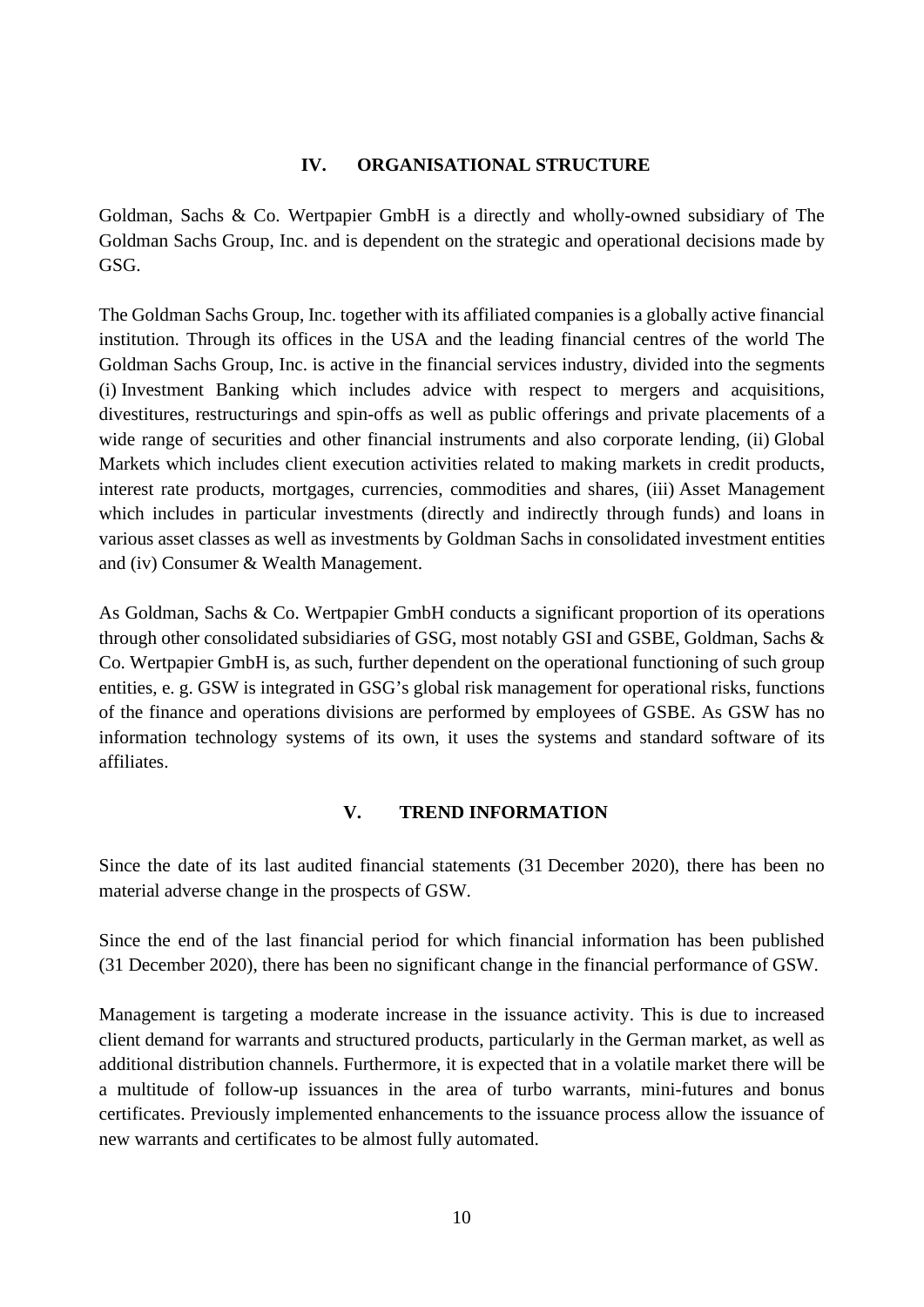As at the time of this Registration Document, there continues to be uncertainty regarding the impact of the COVID-19 pandemic on the near term economic outlook, even as efforts to distribute vaccines are underway. GSW continues to successfully execute on its Business Continuity Planning (BCP) strategy and its priority remains to ensure continuity of business operations on behalf of its clients. The extent of the impact of the COVID-19 pandemic on GSW's operational and financial performance will depend on future developments.

# <span id="page-10-0"></span>**VI. MANAGEMENT AND LEGAL REPRESENTATION**

The managing director (*Geschäftsführer*) of Goldman, Sachs & Co. Wertpapier GmbH is Michael Schmitz.

As only one managing director has been appointed GSW is represented by this managing director alone. If several managing directors have been appointed GSW may be represented by a managing director jointly with another managing director or jointly with a holder of general commercial power of representation (*Prokurist*) or jointly by two holders of general commercial power of representation (*Prokuristen*). The managing director is exempt from the restrictions of Section 181 of the German Civil Code (*Bürgerliches Gesetzbuch*) and can be reached via the business address of Goldman, Sachs & Co. Wertpapier GmbH at Marienturm, Taunusanlage 9-10, 60329 Frankfurt am Main, Germany, telephone: +49 69 7532 1111.

Michael Schmitz is also the holder of a general commercial power of representation (*Prokurist*) at Goldman Sachs Bank Europe SE. There are no potential conflicts of interest between the obligations of Michael Schmitz with regard to his role at Goldman, Sachs & Co. Wertpapier GmbH and his obligations deriving from any activities performed outside Goldman, Sachs & Co. Wertpapier GmbH including his private interests.

GSW has neither an advisory board nor a supervisory board.

# <span id="page-10-1"></span>**VII. FINANCIAL INFORMATION CONCERNING GSW'S ASSETS AND LIABILITIES, FINANCIAL POSITION AND PROFIT AND LOSSES**

#### <span id="page-10-2"></span>**1. Historical financial information for the financial year 2020 (German Commercial Code (***Handelsgesetzbuch - HGB***))**

The financial information of GSW for the financial year ended 31 December 2020 (German Commercial Code (*Handelsgesetzbuch – HGB*)) ("**GSW Annual Report 2020**") are incorporated by reference pursuant to Article 19 of the Prospectus Regulation (detailed information about the pages in the financial statements can be found in section "X. Information incorporated by reference").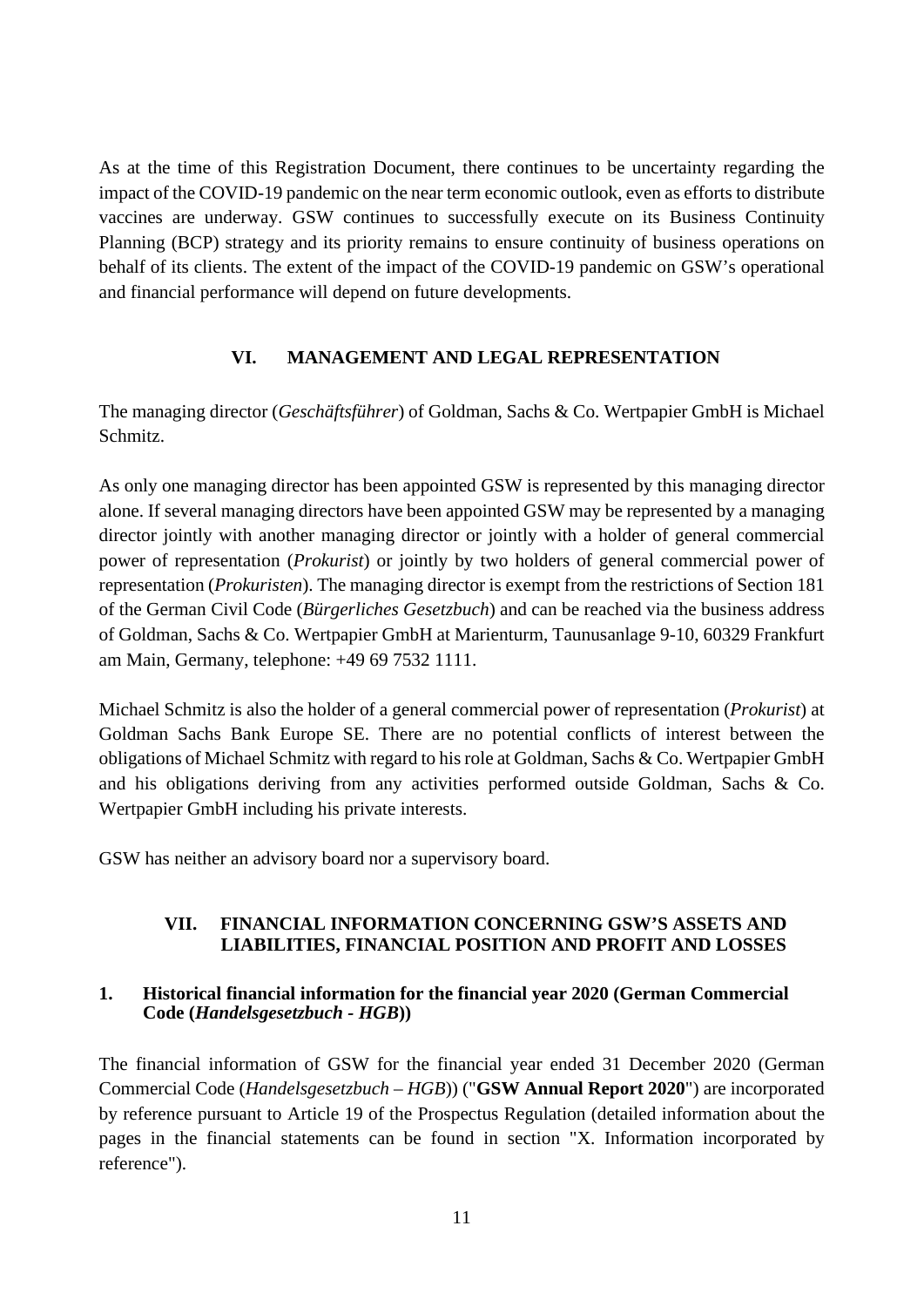#### <span id="page-11-0"></span>**2. Historical financial information for the financial year 2019 (German Commercial Code (***Handelsgesetzbuch - HGB***))**

The financial information of GSW for the financial year ended 31 December 2019 (German Commercial Code (*Handelsgesetzbuch – HGB*)) ("**GSW Annual Report 2019**") are incorporated by reference pursuant to Article 19 of the Prospectus Regulation (detailed information about the pages in the financial statements can be found in section "X. Information incorporated by reference").

# <span id="page-11-1"></span>**3. Auditing of historical financial information**

PwC GmbH audited the unconsolidated financial statements of GSW as of and for the fiscal years ended 31 December 2020 and 31 December 2019, and issued in each case an unqualified auditor's report (*Bestätigungsvermerk*).

# <span id="page-11-2"></span>**4. Legal and arbitration proceedings**

During the last 12 months, there were no governmental, legal or arbitration proceedings which may have, or have had in the recent past, significant effects on GSW's financial position or profitability, and none of them were settled during the last 12 months, respectively. Neither are there any such proceedings pending or threatened of which GSW is aware.

# <span id="page-11-3"></span>**5. Significant change in GSW's financial position**

Since the end of the last financial period for which audited financial information have been published (31 December 2020) no significant change in GSW's financial position has occurred.

# <span id="page-11-4"></span>**6. Statements in relation to prospects, financial performance or financial position**

In this Registration Document, where GSW makes statements that "there has been no material adverse change in the prospects", "there has been no significant change in the financial performance" and "no significant change in the financial position" of GSW, references in these statements to the "prospects", "financial performance" and "financial position" of GSW are specifically to the respective ability of GSW to meet its full payment obligations under the Securities in a timely manner. Material information about GSW's prospects, financial performance and financial position is included in the GSW Annual Report 2020 and the GSW Annual Report 2019, which are incorporated by reference pursuant to Article 19 of the Prospectus Regulation into this Registration Document (detailed information about the pages in the financial statements can be found in section "X. Information incorporated by reference").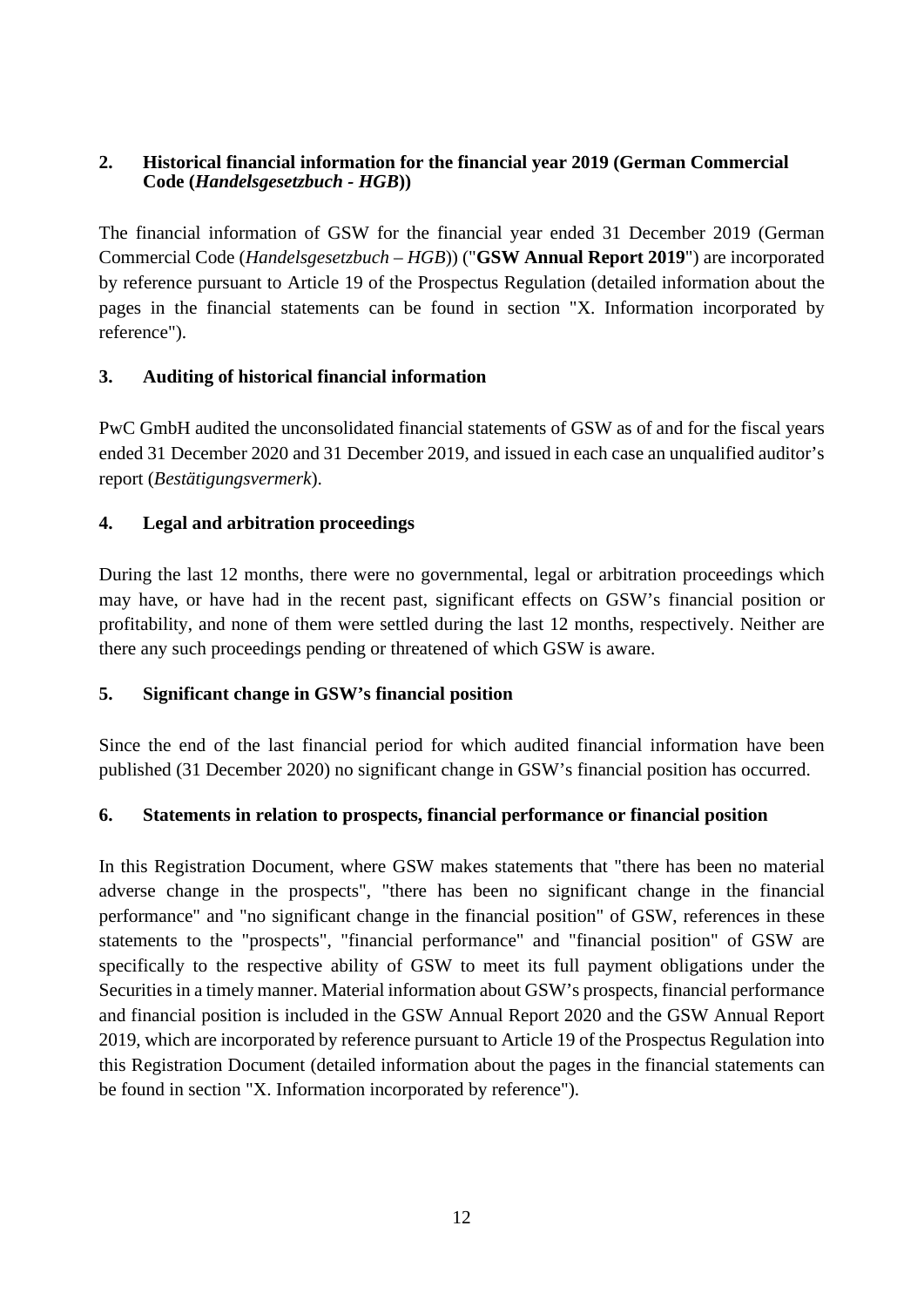# **VIII. ADDITIONAL INFORMATION**

#### <span id="page-12-1"></span><span id="page-12-0"></span>**1. Share capital**

Goldman, Sachs & Co. Wertpapier GmbH was incorporated with two shares. The share capital of Goldman, Sachs & Co. Wertpapier GmbH amounts to EUR 51,129.19 (DM 100,000.00) and has been paid in full. All shares are held by The Goldman Sachs Group, Inc. Both shares have equal voting rights based on nominal values, their respective rights, including to dividends, are governed by the Articles of Association and applicable law and none of them have been vested with any special rights in any respect.

#### <span id="page-12-2"></span>**2. Memorandum and Articles of Association**

Goldman, Sachs & Co. Wertpapier GmbH has its seat in Frankfurt am Main and has been registered under the number HRB 34439 in the commercial register of the local court of Frankfurt am Main.

According to Section 2 (1) of the articles of association, the purpose of GSW is to issue fungible securities and to carry out financial transactions and auxiliary transactions for financial transactions. GSW does not conduct any activities which require a banking license according to the German Banking Act (*Kreditwesengesetz*) or a trading license (*Gewerbeerlaubnis*).

# **IX. DOCUMENTS AVAILABLE**

<span id="page-12-3"></span>During the validity of the Registration Document, the following documents may be inspected in electronic form on the following websites:

- the up-to-date Articles of Association of Goldman, Sachs & Co. Wertpapier GmbH dated 18 December 1991 [https://www.goldmansachs.com/disclosures/entity-information/GS-Wertpapier-](https://www.goldmansachs.com/disclosures/entity-information/GS-Wertpapier-Gesellschaftervertrag.pdf)[Gesellschaftervertrag.pdf;](https://www.goldmansachs.com/disclosures/entity-information/GS-Wertpapier-Gesellschaftervertrag.pdf)
- the German language version of the GSW Annual Report 2020 is accessible on [https://www.goldmansachs.com/investor-relations/financials/subsidiary-financial-info/gsw/Financials-](https://www.goldmansachs.com/investor-relations/financials/subsidiary-financial-info/gsw/Financials-2020-FY-de.pdf)[2020-FY-de.pdf](https://www.goldmansachs.com/investor-relations/financials/subsidiary-financial-info/gsw/Financials-2020-FY-de.pdf) *[\(an unofficial English translation is accessible on](https://www.goldmansachs.com/investor-relations/financials/subsidiary-financial-info/gsw/Financials-2020-FY-de.pdf)  [https://www.goldmansachs.com/investor-relations/financials/subsidiary-financial-info/gsw/Financials-](https://www.goldmansachs.com/investor-relations/financials/subsidiary-financial-info/gsw/Financials-2020-FY-en.pdf)[2020-FY-en.pdf](https://www.goldmansachs.com/investor-relations/financials/subsidiary-financial-info/gsw/Financials-2020-FY-en.pdf))*; and
- the German language version of the GSW Annual Report 2019 is accessible on [https://www.goldmansachs.com/investor-relations/redirects/Jahresabschluss\\_GSW\\_01\\_01\\_19\\_31\\_12\\_19](https://www.goldmansachs.com/investor-relations/redirects/Jahresabschluss_GSW_01_01_19_31_12_19) (an unofficial English translation is accessible on [https://www.goldmansachs.com/investor](https://www.goldmansachs.com/investor-relations/financials/subsidiary-financial-info/gsw/2019-en-gsw-financials-audit-pwc.pdf)*[relations/financials/subsidiary-financial-info/gsw/2019-en-gsw-financials-audit-pwc.pdf](https://www.goldmansachs.com/investor-relations/financials/subsidiary-financial-info/gsw/2019-en-gsw-financials-audit-pwc.pdf)[\).](https://www.goldmansachs.com/investor-relations/financials/subsidiary-financial-info/gsw/2019-en-gsw-financials-audit-pwc.pdf)*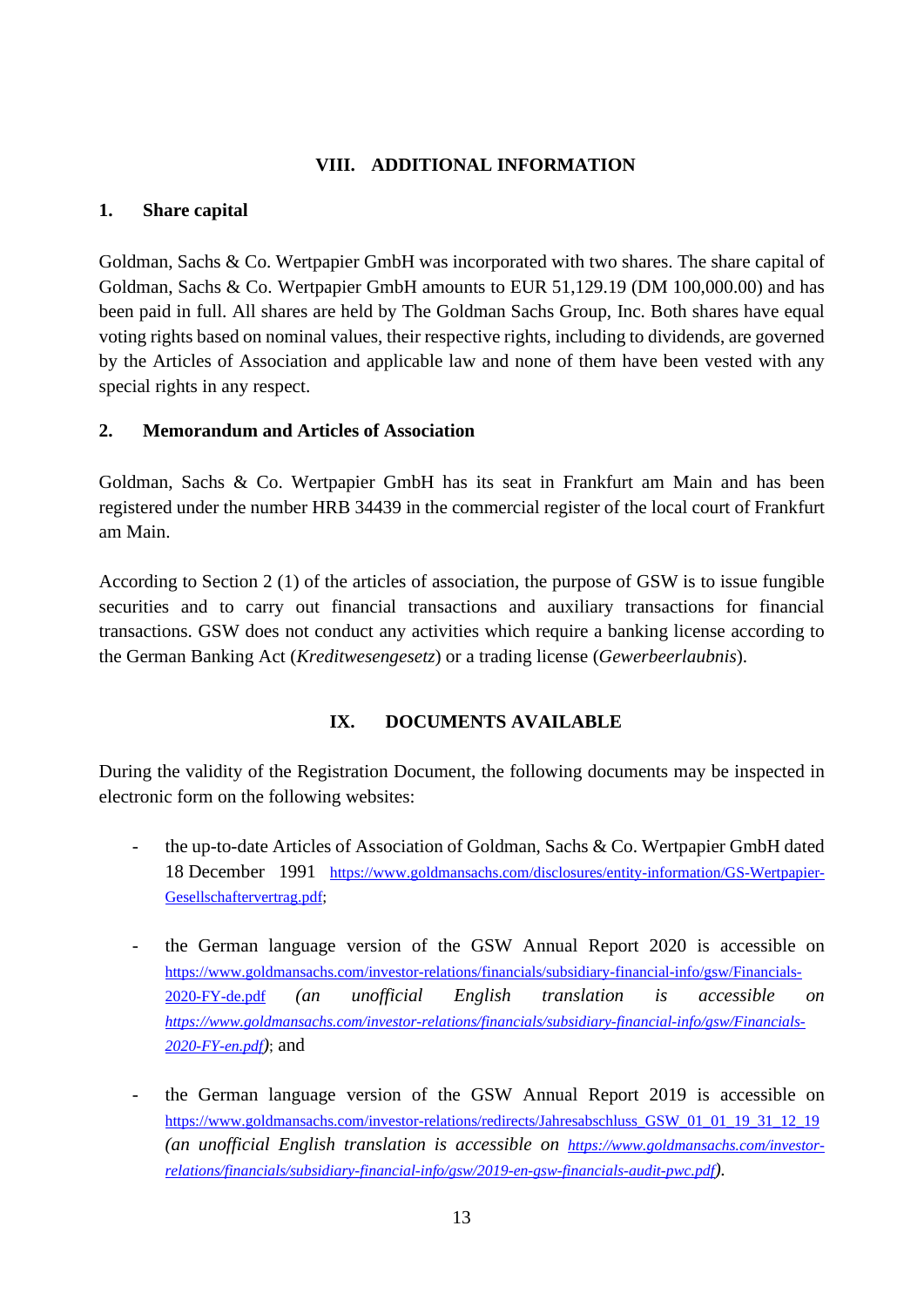Information contained on such websites shall not form part of this Registration Document and has not been scrutinized or approved by the Competent Authority, unless specified differently in section "X. Information incorporated by reference" below.

# <span id="page-13-0"></span>**X. INFORMATION INCORPORATED BY REFERENCE**

The Registration Document should be read and construed in conjunction with the information incorporated by reference into this Registration Document. The information set forth under 2. (*Information*) below contained in the documents set forth under 1. (*Documents*) below which have been previously published and filed with the Competent Authority which is hereby incorporated by reference into this Registration Document and deemed to form a part of this Registration Document.

#### <span id="page-13-1"></span>**1. Documents**

- GSW Annual Report 2020
- GSW Annual Report 2019

#### <span id="page-13-2"></span>**2. Information**

The table below sets out the relevant page references for the information incorporated into this Registration Document by reference. Information contained in the documents is incorporated by reference into this Registration Document. Insofar as reference is made to certain parts of the documents only these parts shall form part of the Registration Document and all other information contained in the documents is either not relevant for the investor or is covered elsewhere in this Registration Document.

| Information incorporated by reference            | Page references in the<br>Document*                                              | <b>Section and pages</b><br>in this<br><b>Registration</b><br><b>Document</b> |
|--------------------------------------------------|----------------------------------------------------------------------------------|-------------------------------------------------------------------------------|
| <b>GSW Annual Report 2020</b>                    |                                                                                  |                                                                               |
| Management Report for the Financial<br>Year 2020 | pages 5 - 7<br>(except for section Prognose- und<br>Chancenbericht, pages 6 - 7) | VII.1. / 11                                                                   |
| <b>Balance Sheet</b>                             | page 10                                                                          | VII.1. / 11                                                                   |
| <b>Profit and Loss Account Statement</b>         | page 11                                                                          | VII.1. / 11                                                                   |
| <b>Cash Flow Statement</b>                       | page 11                                                                          | VII.1./11                                                                     |
| <b>Statement of Changes in Equity</b>            | page 11                                                                          | VII.1./11                                                                     |
| Notes to the Financial Statements                | pages 13 - 17                                                                    | VII.1. / 11                                                                   |